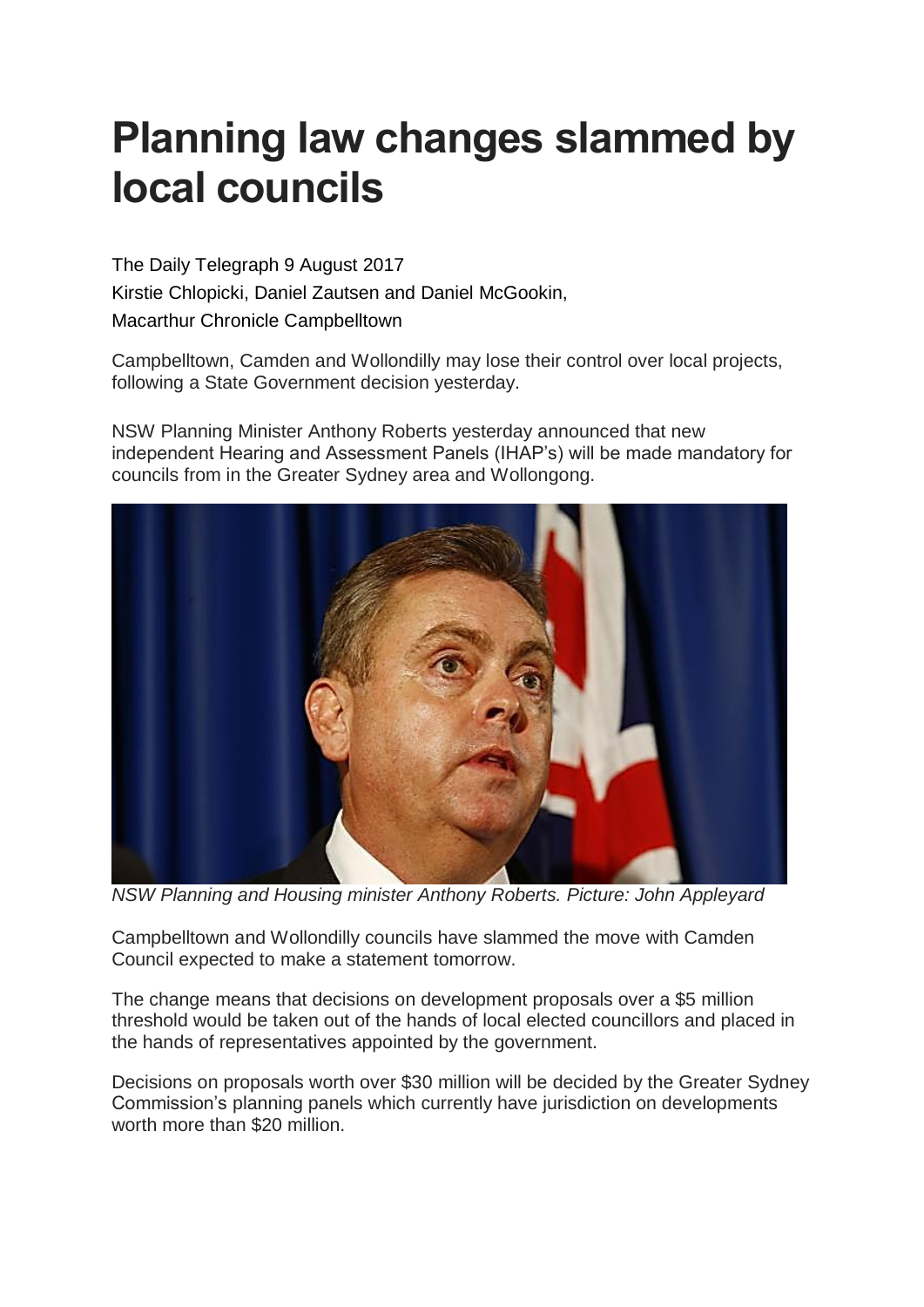Mr Roberts reasoned the decision would prevent inappropriate relationships between councillors and developers.

"Today I introduced legislation to end the dodgy and dirty backroom deals that have

gone on for far too long inside local councils," he said in state parliament yesterday.

"The introduction of mandatory independent Hearing and Assessment Panels across Greater Sydney mean that shonky developers and their mates will no longer be able to flaunt their power with elected councillors in order to get their DAs through."

Campbelltown independent councillor Paul Lake was concerned Mr Roberts' comments painted all councils with the same brush.

"I challenge the minister to find me one councillor on Campbelltown Council who is corrupt," he said.

Cr Lake said he was concerned local people would be stripped of their lines of communication with decision makers.



Cr *Paul Lake says local government should be left to make local decisions.*

"Any member of the public is able to call me or e-mail, will the planning panel members be available," he said.

"All we'll be dealing with now is rates, roads and rubbish. How will the council be able to plan our city properly?"

Campbelltown Labor councillor Darcy Lound was concerned an independent panel would lack community representation.

"Local councils are in the community and are in touch with what's going on," he said.

"It's taking away powers from councillors and residents.